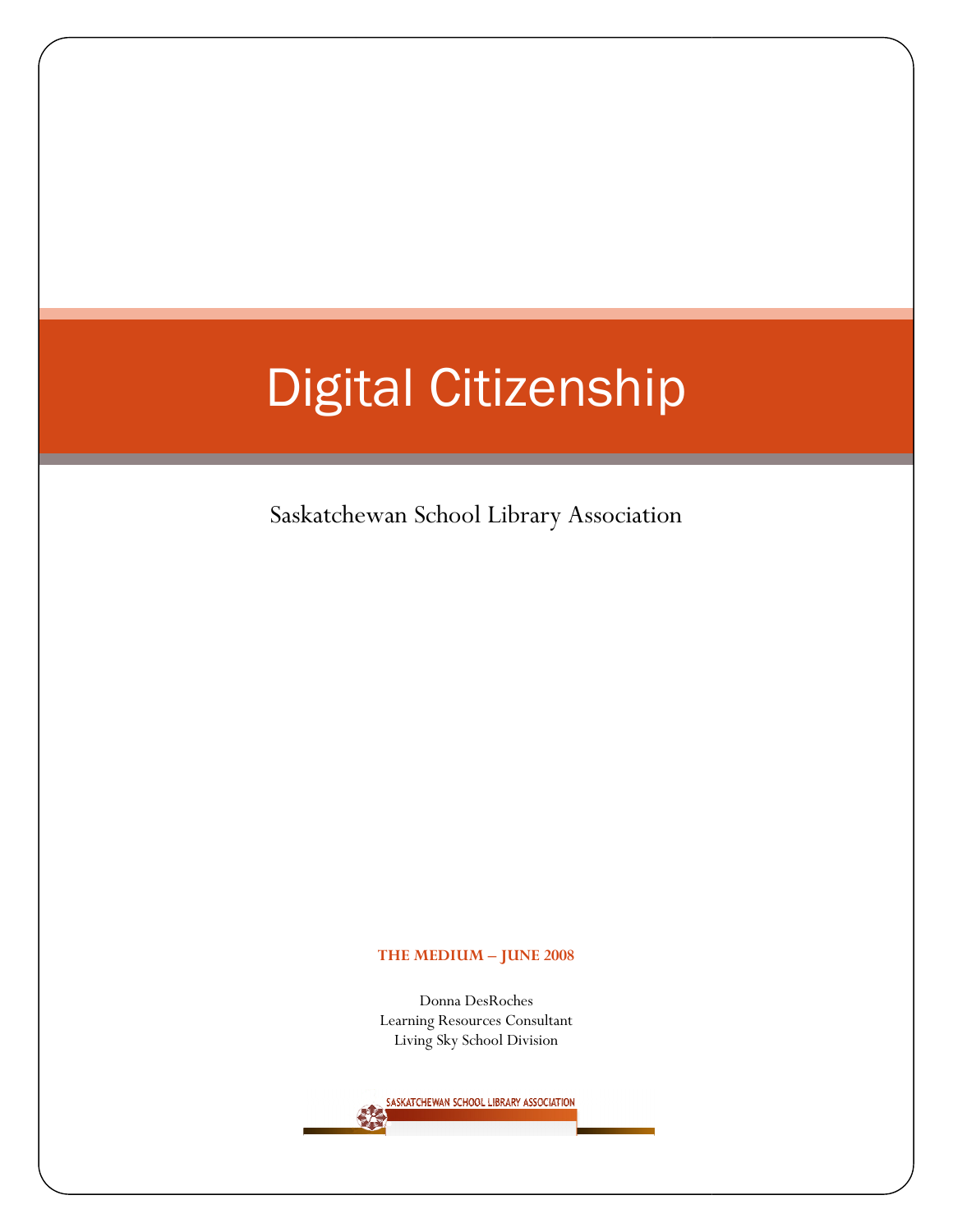# Digital Citizenship

# Saskatchewan School Library Association

## This article was originally published in the Living Sky School Division Newsletter.

Facebook, MySpace, cell phones, YouTube, Flickr and cell phones with multi-media capabilities… our students' online presence is growing along with their ability to connect with people from all over the world. Our first response is often one of fear and a desire to protect our children from any dangers they might encounter in this new online world that we don't understand. Blocking, banning and filtering may seem to be the best options but are they really?

Students are already using these tools in their daily life but I question, no, I know that they are not always using them ethically, responsibly or with full knowledge of what information is being extracted about them. However, when we block, ban and filter we isolate them from the real world and abdicate responsibility for teaching them how to be knowledgeable and safe online.

As the doors to the world open wider teacher-librarians will need to be even more vigilant in their efforts to defend students' right to read and their access to information. Banning, blocking, filtering are the new censorship tools of the  $21<sup>st</sup>$  century. In the Web 2.0 world it is the medium not just the information that is censored. Blogs, wiki's IM, video and photosharing applications are now tools that are must-haves not only for the finding and consuming of information but to enable our students to be active participants in the creation and contribution of knowledge. Closing those doors will prevent our students from participating fully in the global community.

We can teach our students to protect themselves but we can only do this by using the very tools that they use to teach valuable lessons about ethics, responsibility, privacy and safety. This means a new learning curve for many of us as the technology is used in ways in which we may be neither familiar nor comfortable. However, as teacher-librarians incorporate the tools of the read/write web into their management, teaching and instructional leadership roles they will have a greater understanding of how to teach students to use online tools and information ethically, responsibly and safely.

Living Sky School Division's Acceptable Use Policy reflects the new thinking about the importance of education as a way to protect our students. Each school is expected to develop an Acceptable Use Policy within the parameters of the school division policy including a digital citizenship program for students and an outreach program to ensure that parents and community are informed about the many ways that technology will be used by their children to learn, to communicate, to collaborate and to contribute.